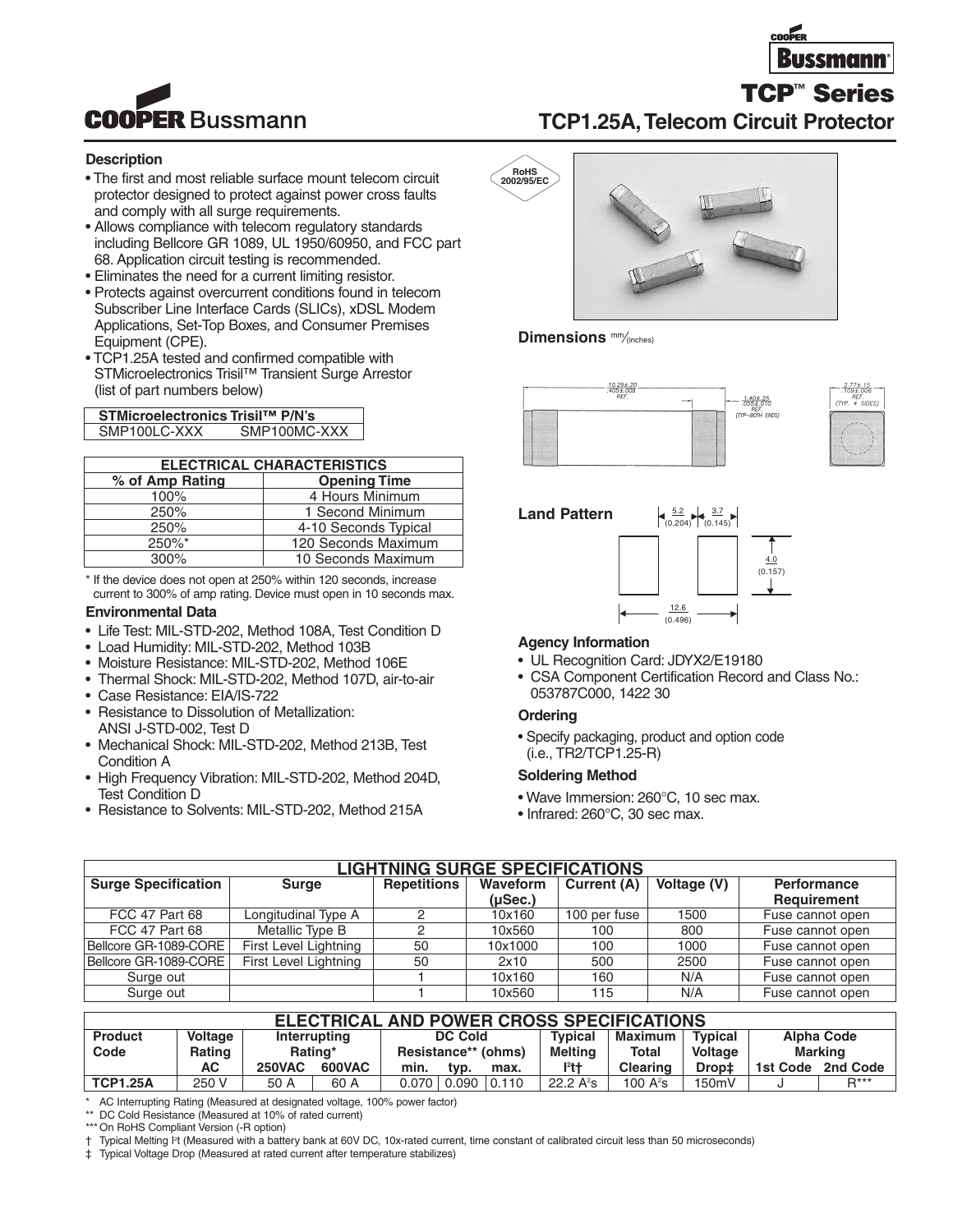



### **Special Investigation**

The TCP1.25A is designed to provide overcurrent protection for telecom SLIC, xDSL modem, and set-top box applications regardless of the overvoltage device selected. To provide an easier specification experience, Cooper Bussmann and STMicroelectronics have joined together to provide a special test report confirming the coordination between the TCP1.25A and SMP100MC-270 devices.

## **TEST CIRCUITS**



Test Circuit 1 Test Circuit 2

**\* Note:** or other STMicroelectronics Trisil™ part number listed in table on page 1

## **TEST PROGRAM**

| <b>Test</b>                                                          | <b>Standard</b>  | <b>Results</b> |
|----------------------------------------------------------------------|------------------|----------------|
| <b>Lightning Surge Tests</b>                                         |                  |                |
| $10/1000\mu s +$ and $-1kV$ 100A (25 pulses of each polarity)        | Bellcore GR-1089 | Passed         |
| $2/10\mu s$ + and $-2.5$ and $5kV$ 500A (10 pulses of each polarity) | Bellcore GR-1089 | Passed         |
| 10/560us + and -800V 100A (1 pulse of each polarity)                 | FCC Part 68      | Passed         |
| 10/160µs + and -1.5kV 200A (1 pulse of each polarity)                | FCC Part 68      | Passed         |
| 10/700us + and -1.5kV 37.5A (5 pulses of each polarity)              | K <sub>20</sub>  | Passed         |
| <b>Electrical and Power Cross Tests</b>                              |                  |                |
| 600V 3A 1.1s (first level)                                           | Bellcore GR-1089 | Passed         |
| 277V 25A (second level)                                              | Bellcore GR-1089 | Passed         |
| 600V 60A 5s(second level)                                            | Bellcore GR-1089 | Passed         |
| 600V 40A 1.5s                                                        | <b>UL 60950</b>  | Passed         |
| 600V 2.2A 30min                                                      | <b>UL 60950</b>  | Passed         |
| 600V 1A 0.2s (A criteria)                                            | K <sub>20</sub>  | Passed         |
| 230V 1.44A/0.77A/0.38A 15min (A criteria)                            | K <sub>20</sub>  | Passed         |
| 230V 23A 15min (A criteria)                                          | K <sub>20</sub>  | Passed         |

For additional information on STMicroelectronic's Trisil™ Product line, please see www.st.com/protection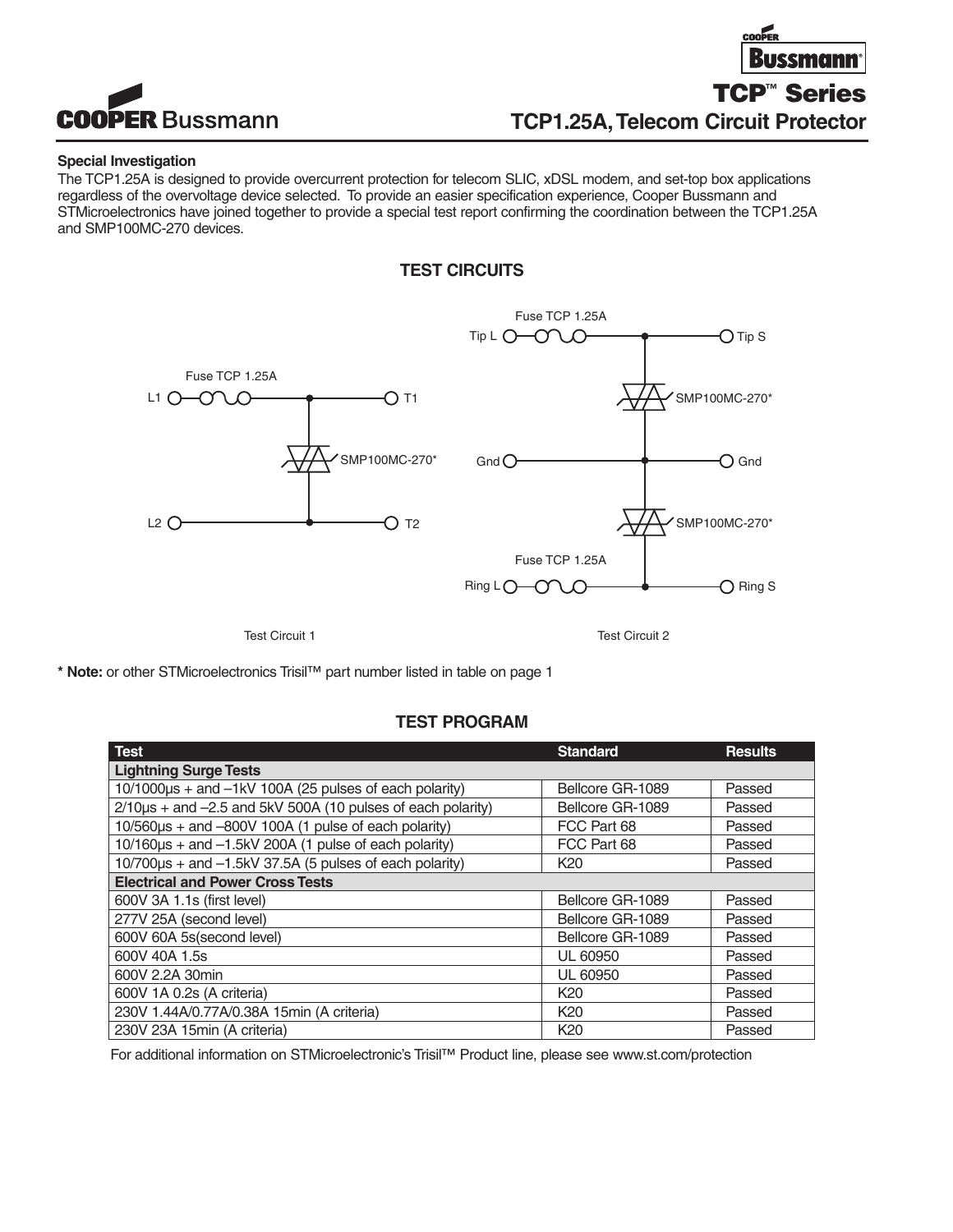

**TCP™ Series**



# **TCP500MA & TCP2A,Telecom Circuit Protector**

### **Description**

- Designed to protect Consumer Premises Equipment from harmful overcurrents.
- Allows compliance with telecom regulatory standards including UL 1950/60950, and FCC part 68. Application circuit testing is recommended.
- Eliminates the need for a current limiting resistor.

| <b>ELECTRICAL CHARACTERISTICS</b> |                      |  |  |  |  |  |
|-----------------------------------|----------------------|--|--|--|--|--|
| % of Amp Rating                   | <b>Opening Time</b>  |  |  |  |  |  |
| 100%                              | 4 Hours Minimum      |  |  |  |  |  |
| 250%                              | 1 Second Minimum     |  |  |  |  |  |
| 250%                              | 4-10 Seconds Typical |  |  |  |  |  |
| $250\%$ *                         | 120 Seconds Maximum  |  |  |  |  |  |
| $300\%$                           | 10 Seconds Maximum   |  |  |  |  |  |

\* If the device does not open at 250% within 120 seconds, increase current to 300% of amp rating. Device must open in 10 seconds max.

#### **Agency Information**

- UL Recognition Card: JDYX2/E19180
- CSA Component Certification Record and Class No.: 053787C000, 1422 30

### **Environmental Data**

- Life Test: MIL-STD-202, Method 108A, Test Condition D
- Load Humidity: MIL-STD-202, Method 103B
- Moisture Resistance: MIL-STD-202, Method 106E
- Thermal Shock: MIL-STD-202, Method 107D, air-to-air • Case Resistance: EIA/IS-722
- Resistance to Dissolution of Metallization: ANSI J-STD-002, Test D
- Mechanical Shock: MIL-STD-202, Method 213B, Test Condition A
- High Frequency Vibration: MIL-STD-202, Method 204D, Test Condition D
- Resistance to Solvents: MIL-STD-202, Method 215A



**Dimensions** mm⁄(inches)







### **Ordering**

• Specify packaging, product and option code (i.e., TR2/TCP500-R)

### **Soldering Method**

- Wave Immersion: 260°C, 10 sec max.
- Infrared: 260°C, 30 sec max.

| <b>LIGHTNING SURGE SPECIFICATIONS</b> |                         |                    |                     |              |             |                       |  |  |  |
|---------------------------------------|-------------------------|--------------------|---------------------|--------------|-------------|-----------------------|--|--|--|
| <b>Surge Specification</b>            | <b>Surge</b>            | <b>Repetitions</b> | Waveform            | Current (A)  | Voltage (V) | <b>Performance</b>    |  |  |  |
|                                       |                         |                    | $(\mu$ Sec.)        |              |             | Requirement           |  |  |  |
|                                       | <b>TCP 500mA tested</b> |                    |                     |              |             |                       |  |  |  |
| <b>FCC 47 Part 68</b>                 | Longitudinal Type B     | 2                  | 5x320               | 37.5         | N/A         | Fuse cannot open      |  |  |  |
| <b>FCC 47 Part 68</b>                 | Metallic Type A         | 2                  | 10x560              | 100          | 800         | Fuse must open safely |  |  |  |
| Surge out                             |                         | 25                 | 10x160              | 65           | N/A         | Fuse cannot open      |  |  |  |
|                                       |                         |                    | <b>TCP2A</b> tested |              |             |                       |  |  |  |
| <b>FCC 47 Part 68</b>                 | Longitudinal Type A     | 2                  | 10x160              | 100 per fuse | 1500        | Fuse cannot open      |  |  |  |
| <b>FCC 47 Part 68</b>                 | Metallic Type B         | 2                  | 10x560              | 100          | 800         | Fuse cannot open      |  |  |  |
| Bellcore GR-1089-CORE                 | First Level Lightning   | 50                 | 10x1000             | 100          | 1000        | Fuse cannot open      |  |  |  |
| Bellcore GR-1089-CORE                 | First Level Lightning   | 50                 | 2x10                | 500          | 2500        | Fuse cannot open      |  |  |  |
| Surge out                             |                         |                    | 10x160              | 160          | N/A         | Fuse cannot open      |  |  |  |
| Surge out                             |                         |                    | 10x560              | 115          | N/A         | Fuse cannot open      |  |  |  |

| ELECTRICAL AND POWER CROSS SPECIFICATIONS |               |               |               |                     |               |                 |                |                 |                   |                   |          |
|-------------------------------------------|---------------|---------------|---------------|---------------------|---------------|-----------------|----------------|-----------------|-------------------|-------------------|----------|
| <b>Product</b>                            | Voltage       | Interrupting  |               | <b>DC Cold</b>      |               | <b>Typical</b>  | Maximum        | <b>Typical</b>  |                   | <b>Alpha Code</b> |          |
| Code                                      | <b>Rating</b> |               | Rating*       | Resistance** (ohms) |               | Meltina         | <b>Total</b>   | Voltage         | Marking           |                   |          |
|                                           | АC            | <b>250VAC</b> | <b>600VAC</b> | min.                | tvp.          | max.            | P <sup>2</sup> | <b>Clearing</b> | Drop <sup>+</sup> | 1st Code          | 2nd Code |
| TCP500mA                                  | 250 V         | 50 A          | 40 A          | 0.420               | 0.530         | $ 0.640\rangle$ | 1.3 $A^2S$     | 100 $A^2s$      | 471mV             |                   | $R***$   |
| TCP <sub>2</sub> A                        | 250 V         | 50 A          | 60 A          |                     | 0.050   0.075 | 0.100           | $30 A^2s$      | 100 $A^2s$      | 205mV             | Ν                 |          |

\* AC Interrupting Rating (Measured at designated voltage, 100% power factor)

\*\* DC Cold Resistance (Measured at 10% of rated current)

\*\*\* On RoHS Compliant Version (-R option)

† Typical Melting I2 t (Measured with a battery bank at 60V DC, 10x-rated current, time constant of calibrated circuit less than 50 microseconds)

‡ Typical Voltage Drop (Measured at rated current after temperature stabilizes)